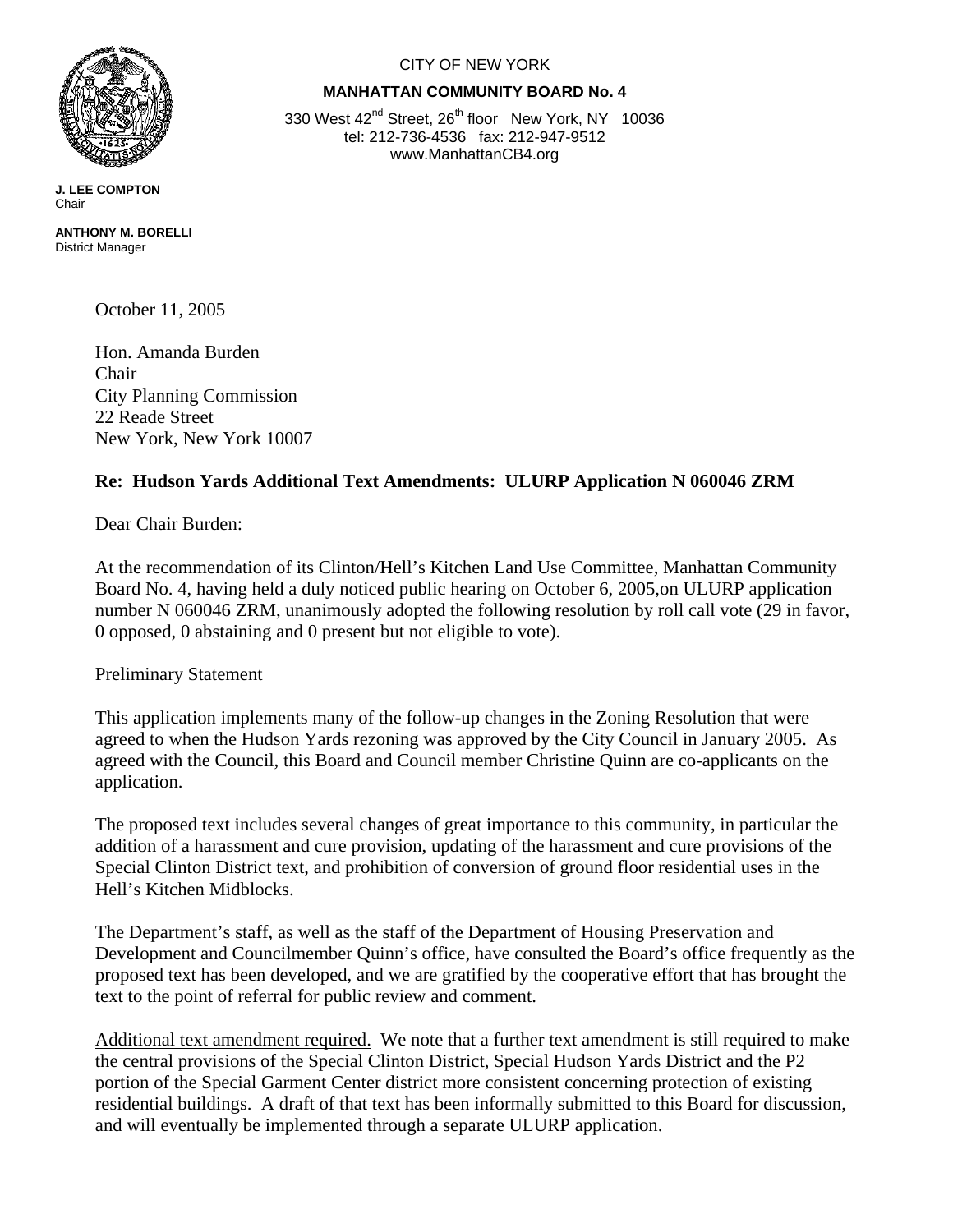**Hon. Amanda Burden October 11, 2005 Page 2 of 3** 

 $\overline{a}$ 

Theater Bonus Provision. The proposed modification to the theater bonus in ZR Section 96-25 (Item 16 in the application) has generated substantial public comment. This section presently allows a floor area bonus for developments within the block and a half on the south side of  $42<sup>nd</sup>$  Street between Dyer Avenue and Eleventh Avenue that include "new legitimate theater use." The modification would also allow "non-profit performing arts uses" to qualify for the bonus.

As a practical matter this bonus will be available for only two sites – the southeast corner of  $42<sup>nd</sup>$ Street and Eleventh Avenue, and the site that is now being developed by The Related Companies at the southeast corner of  $42<sup>nd</sup>$  Street and Tenth Avenue (block 1051, lot 1). This is an area that is now primarily residential in character, and is likely to become even more densely residential as a result of the Hudson Yards rezoning. Ground floor spaces in the immediate surroundings are occupied by local retail and service establishments and small off-Broadway theaters.

There has been a swirl of activity surrounding Related's selection of a tenant for the available "bonus space" in its project. The Orchestra of St. Luke's has proposed a classical music rehearsal space. MCC Theater is seeking space for a 199-seat theater and approximately 5,000 square feet of rehearsal studio and administrative space. Rumors abound that the owner is in discussion with other organizations for Times Square style entertainment uses that would be entirely inappropriate for this area. Others may have made proposals of which the Board is unaware.

Representatives of The Orchestra of St. Luke's and MCC Theater attended the meeting of the Clinton/Hell's Kitchen Land Use Committee on September 14 at which this application was considered, and spoke convincingly of their planned activities and need for space. The Related Companies were invited to attend, but sent only an observer from the office of its land use counsel.

The proposed modification to ZR 96-25 for "non-profit performing arts uses" is intended to allow the proposed classical music rehearsal space to qualify for the bonus. We agree that the uses proposed by both The Orchestra of St. Luke's and MCC Theater represent public amenities that should qualify for the bonus.<sup>1</sup> Unfortunately, however, we understand that neither organization has yet been able to engage The Related Companies in meaningful discussion of their proposals, much less reach an agreement.

The proposed modification, and indeed the entire bonus mechanism, will provide a substantial financial benefit to the developer. It makes no sense to establish more specific terms of the mechanism until the developer's intentions are known and the corresponding benefit to the public is clear. Such caution is warranted particularly since the developer has chosen to take no part in the public consideration of this application though the proposed text change would directly benefit the developer's project.

We are concerned that adding such loose language as "non-profit performing arts uses" will invite uses that are inappropriate for this location. This Board has a demonstrated history of working with property owners to adapt zoning text to specific situations that meet the needs of all parties. We urge The Related Companies to work with this community to identify a use and a tenant that will satisfy the developer's legitimate financial and marketing needs and provide a public amenity appropriate for

 $1$  The development has displaced the Houseman Theater (286 seats) and the Fairbanks Theater (199 seats). We recognize that larger theaters are now financially problematic, but we would welcome – and indeed encourage – the restoration of one or more smaller theaters.